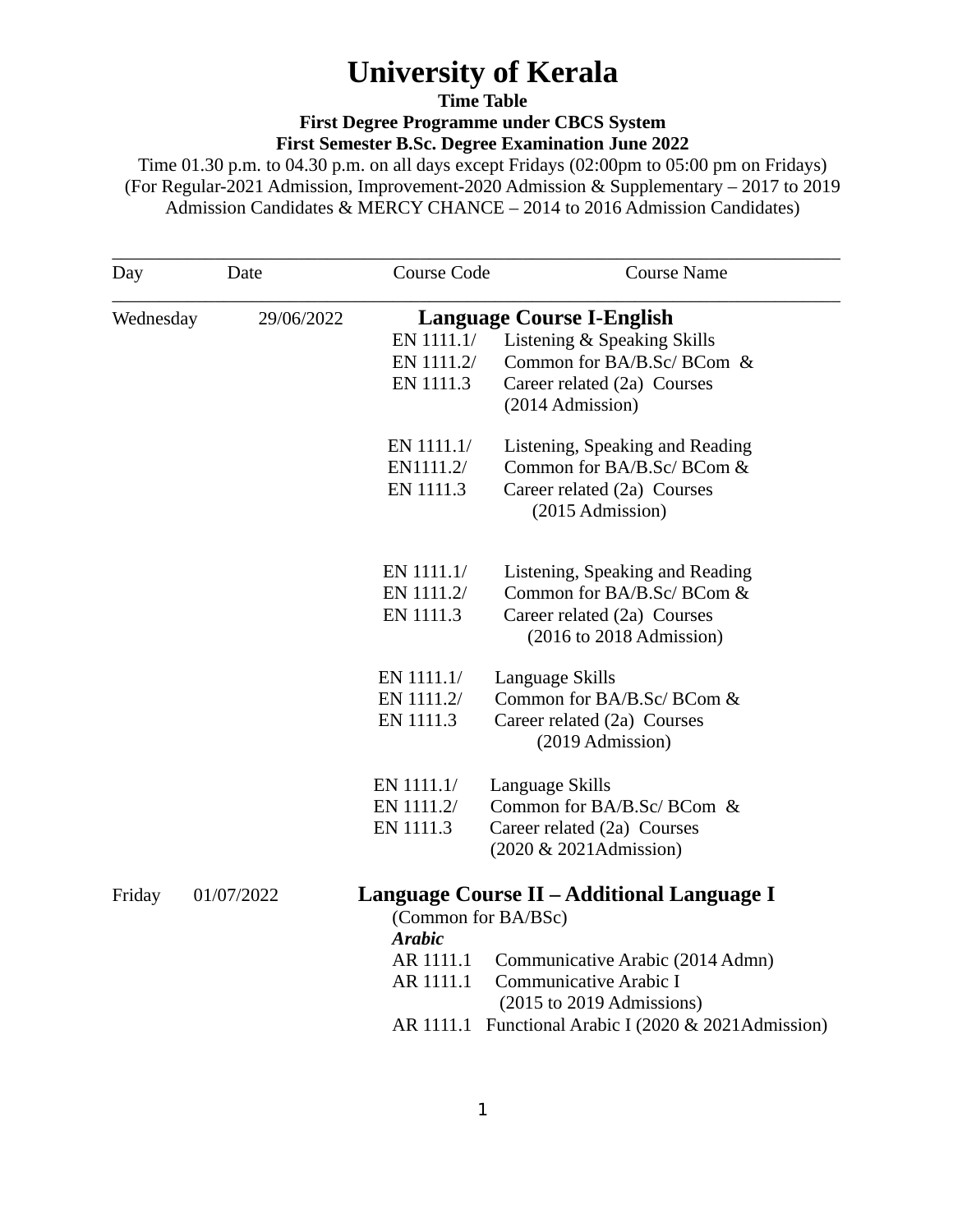| <b>French</b><br>FR 1111.1<br>FR 1111.1<br>FR 1111.1 | <b>Communication Skills in French</b><br>$(2014$ to 2017 Admissions)<br><b>Communication Skills in French</b><br>(2018 to 2019 Admissions)<br><b>Communication Skills in French</b><br>(2020 & 2021 Admission) |
|------------------------------------------------------|----------------------------------------------------------------------------------------------------------------------------------------------------------------------------------------------------------------|
| <b>German</b>                                        |                                                                                                                                                                                                                |
| GR 1111.1                                            | <b>Grammar and Translation</b>                                                                                                                                                                                 |
|                                                      | (2014 to 2019 Admissions)                                                                                                                                                                                      |
| GR 1111.1                                            | <b>Grammar and Translation</b><br>(2020 Admission)                                                                                                                                                             |
| GR 1111.1                                            | German Language and Communicative Skills.<br>(2021 Admission)                                                                                                                                                  |
| <b>Hindi</b>                                         |                                                                                                                                                                                                                |
| HN 1111.1                                            | Prose and Grammar                                                                                                                                                                                              |
|                                                      | $(2014 \text{ to } 2016 \text{ Admissions})$                                                                                                                                                                   |
| HN 1111.1                                            | Prose and One Act Plays                                                                                                                                                                                        |
|                                                      | $(2017$ Admn $)$                                                                                                                                                                                               |
| HN 1111.1                                            | Prose and One Act Plays                                                                                                                                                                                        |
|                                                      | (2018 to 2019 Admissions)                                                                                                                                                                                      |
| HN 1111.1                                            | Hindi Katha Sahitya (2020 & 2021Admission)                                                                                                                                                                     |
| Latin                                                |                                                                                                                                                                                                                |
| LT 1111.1                                            | <b>Communication Skills in Latin</b>                                                                                                                                                                           |
|                                                      | $(2014 \text{ to } 2019 \text{ Admissions})$                                                                                                                                                                   |
| LT 1111.1                                            | <b>Communication Skills in Latin</b>                                                                                                                                                                           |
|                                                      | (2020 & 2021Admission)                                                                                                                                                                                         |
| <b>Malayalam</b>                                     |                                                                                                                                                                                                                |
| ML 1111.1                                            | Malayala Kavitha (2014 to 2017 Admission)                                                                                                                                                                      |
| ML 1111.1                                            | Malayala Kavitha (2018 & 2019 Admissions)                                                                                                                                                                      |
| ML 1111.1                                            | Malayala Kavitha (2020 Admission)                                                                                                                                                                              |
| ML 1111.1                                            | Malayala Kavitha (2021 Admission)                                                                                                                                                                              |
|                                                      |                                                                                                                                                                                                                |
| <b>Russian</b>                                       |                                                                                                                                                                                                                |
| RU1111.1                                             | <b>Grammar</b> and Prose<br>$(2014$ to 2017 Admission)                                                                                                                                                         |
| RU1111.1                                             | <b>Grammar and Prose</b>                                                                                                                                                                                       |
|                                                      | $(2018 \text{ to } 2019 \text{ Admissions})$                                                                                                                                                                   |
| RU1111.1                                             | <b>Grammar and Prose</b>                                                                                                                                                                                       |
|                                                      | (2020 Admission)                                                                                                                                                                                               |
| RU1111.1                                             | <b>Grammar and Prose</b>                                                                                                                                                                                       |

2

Grammar and Prose (2021 Admission)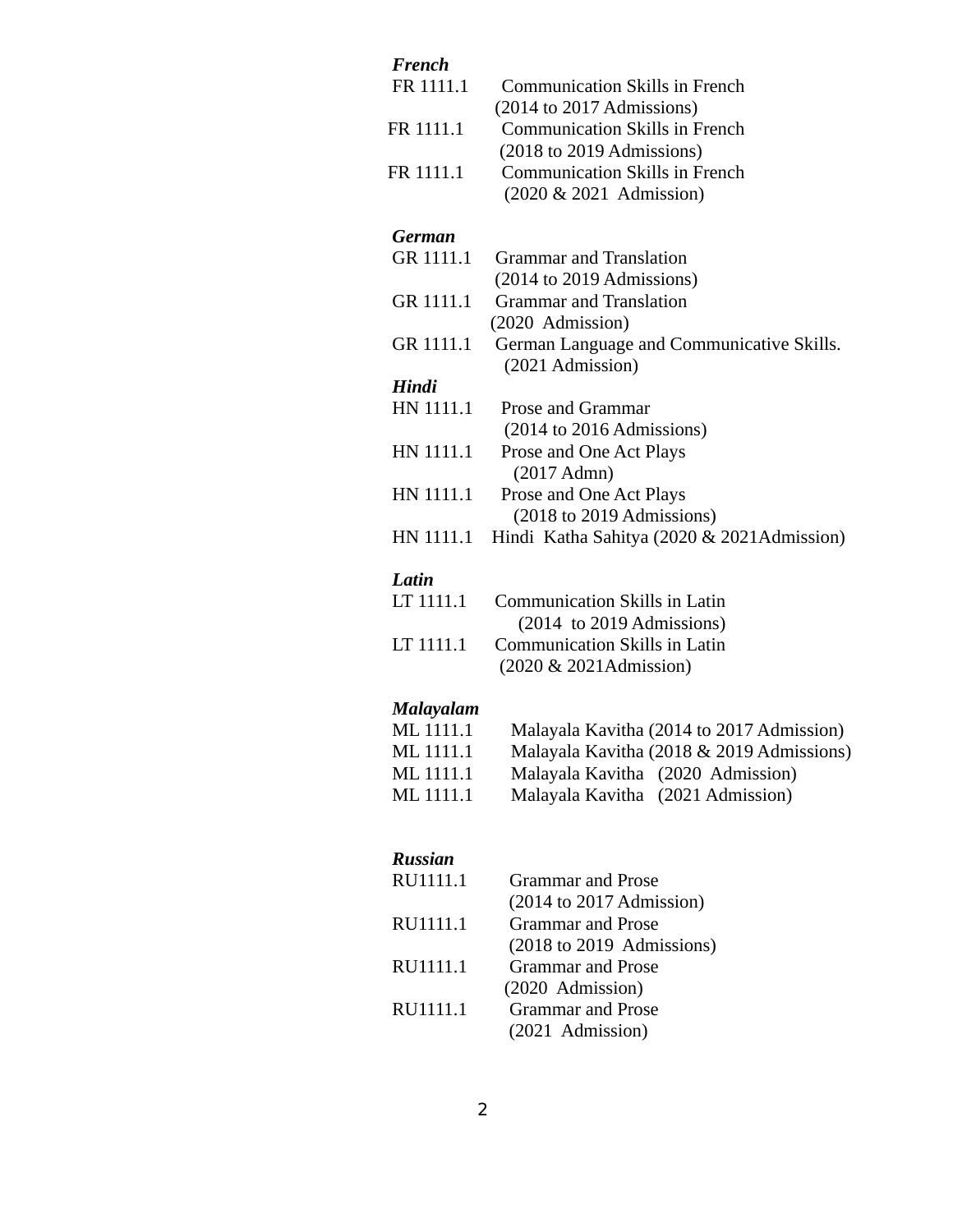|           |                                    | <b>Sanskrit</b> (For BA/B.Sc.)                                                                                           |
|-----------|------------------------------------|--------------------------------------------------------------------------------------------------------------------------|
|           | SK1111.1                           | Drama & Prose                                                                                                            |
|           | SK1111.1                           | $(2014)$ to 2018 Admission)<br>Drama & Prose (2019 Admission)                                                            |
|           | SK1111.1                           | Drama & Prose (2020 & 2021 Admission)                                                                                    |
|           | <b>Syriac</b>                      |                                                                                                                          |
|           | SR1111.1                           | Syriac Poetry, Grammar and History of<br>the Literature (Up to the Golden Age)<br>(2014 to 2019 Admissions)              |
|           | SR1111.1                           | Syriac Poetry, Grammar and History of<br>the Literature (Up to the Golden Age)<br>(2020 & 2021Admission)                 |
|           | <b>Tamil</b>                       |                                                                                                                          |
|           | TM1111.1                           | Puzhanku Tamil<br>(Communicative Skills in Tamil)<br>$(2014$ to 2017 Admission)                                          |
|           | TM1111.1                           | Puzhanku Tamil<br>(Communicative Skills in Tamil)                                                                        |
|           | TM1111.1                           | (2018 to 2019 Admissions)<br>Puzhanku Tamil<br>(Communicative Skills in Tamil)<br>(2020 & 2021 Admission)                |
| Monday    | 04/07/2022                         | <b>Foundation Course I (Common for BA/BSc)</b>                                                                           |
|           | EN 1121                            | <b>Writings on Contemporary Issues</b><br>$(2014$ to 2015 Admission)                                                     |
|           | EN 1121                            | <b>Writings on Contemporary Issues</b><br>$(2016 \text{ to } 2018 \text{ Admission})$                                    |
|           | EN 1121 & CG 1121.3                | <b>Writings on Contemporary Issues</b><br>(Common for B.A./B.Sc./English<br>& Communicative English)<br>(2019 Admission) |
|           | EN 1121 & CG 1121.3                | Writings on Contemporary Issues<br>(Common for B.A./B.Sc./English<br>& Communicative English)<br>(2020 & 2021 Admission) |
| Wednesday | <b>Core Course I</b><br>06/07/2022 |                                                                                                                          |
|           | <b>CHEMISTRY</b>                   |                                                                                                                          |
|           | CH 1141                            | <b>Inorganic Chemistry I</b><br>$(2014)$ to 2016 Admission)                                                              |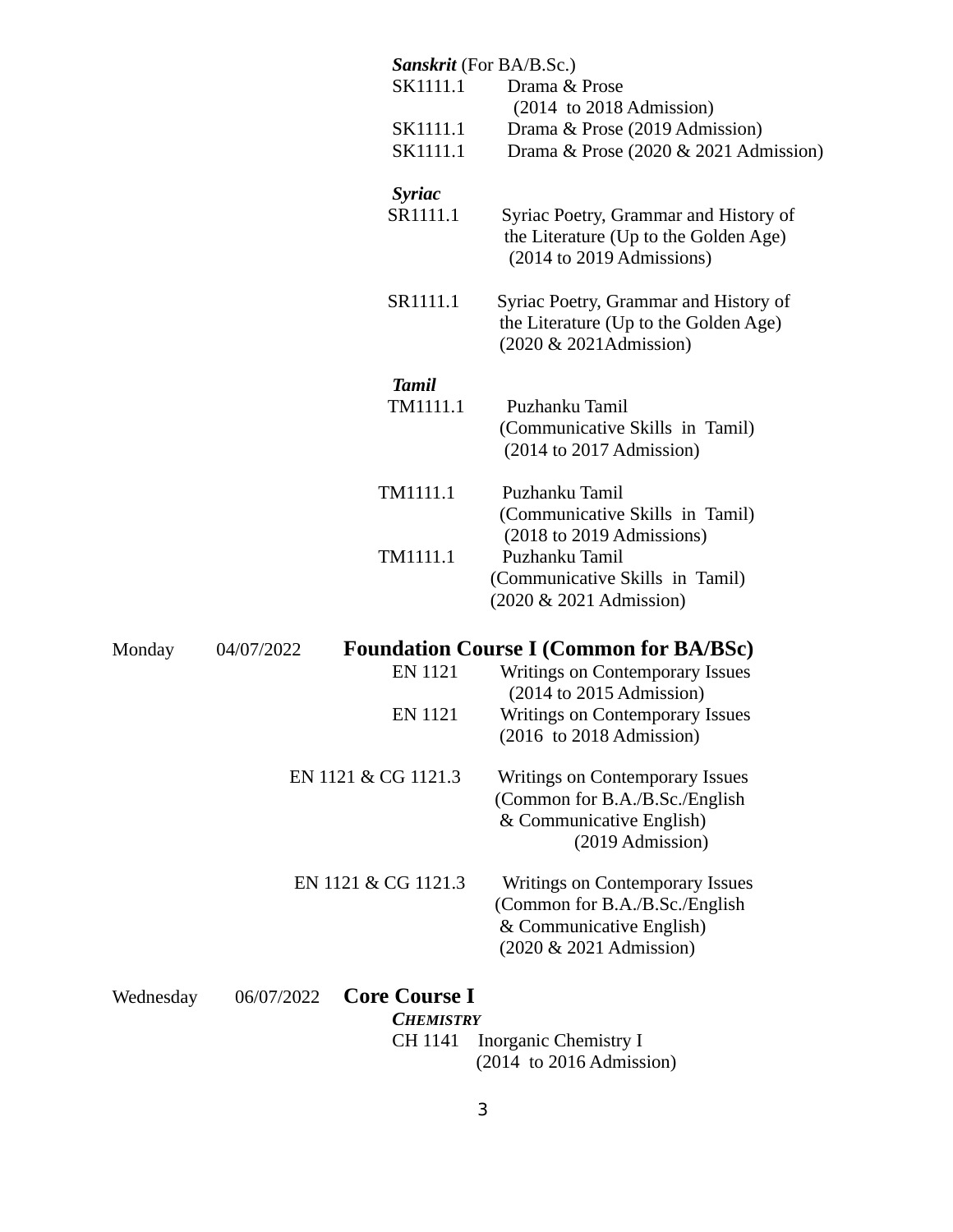- CH 1141 Inorganic Chemistry I (2017 to 2019 Admissions)
- CH 1141 Inorganic Chemistry I (2020& 2021 Admission)

## *POLYMER CHEMISTRY*

- PO 1141 Inorganic Chemistry I (2014 to 2017 Admn)
- PO 1141 Inorganic Chemistry I (2018 to 2019 Admissions)
- PO 1141 Inorganic Chemistry I (2020Admission)
- PO 1141 Inorganic Chemistry I (2021 Admission)

### *BIO-CHEMISTRY*

- BC 1141 Perspectives, Methodology & Introduction to Biochemistry (2014 to 2019 Admissions)
- BC 1141 Perspectives, Methodology & Biomolecules-I (2020 & 2021 Admission)

### **MICROBIOLOGY**

- MB1141 Methodology and Perspectives of Sciences (2014 to 2019 Admissions)
- MB1141 Methodology and Perspectives of Sciences (2020 & 2021 Admission)

#### *BOTANY*

- BO 1141 Angiosperm Anatomy Reproductive Botany and Palynology (2014 to 2018 Admission)
- BO 1141 Angiosperm Anatomy Reproductive Botany and Palynology (2019 Admission)
- BO 1141 Angiosperm Anatomy Reproductive Botany and Palynology (2020 & 2021 Admission)

#### *GEOGRAPHY*

- GG 1141 Principles of Geomorphology (2014 to 2017 Admission)
- GG 1141 Principles of Geomorphology (2018 to 2019 Admissions)
- GG 1141 Principles of Geomorphology (2020 & 2021 Admission)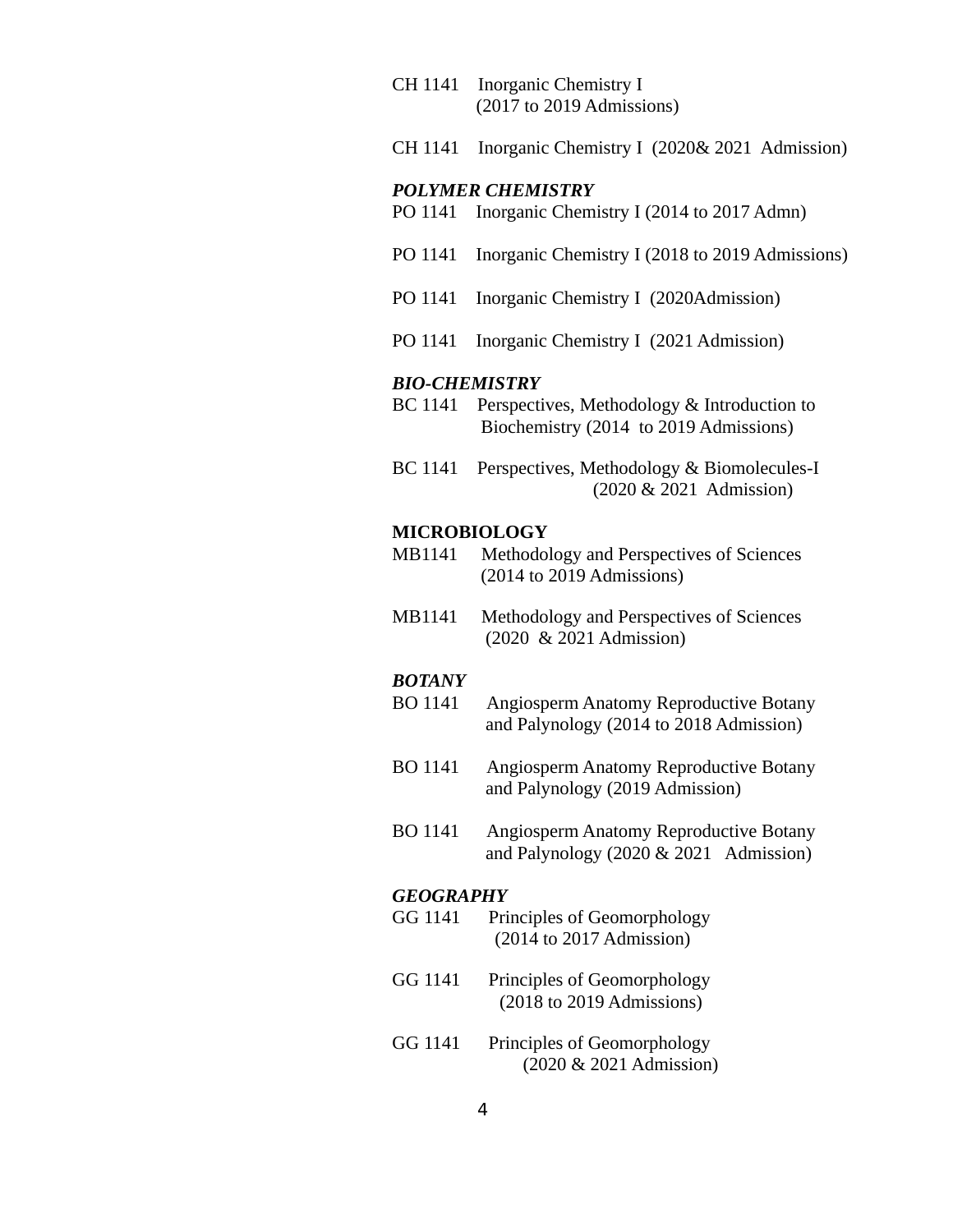# *HOME SCIENCE*

| HS 1141            | Methodology & Perspectives of Science<br>(2014 to 2017Admission)           |
|--------------------|----------------------------------------------------------------------------|
| HS 1141            | Research Methodology and Informatics<br>(2018 to 2019 Admissions)          |
| HS 1141            | Research Methodology and Informatics<br>(2020 & 2021 Admission)            |
| <b>MATHEMATICS</b> |                                                                            |
| MM 1141            | <b>Methods of Mathematics</b><br>(2014 to 2017Admission)                   |
| MM 1141            | <b>Methods of Mathematics</b><br>(2018 to 2019 Admissions)                 |
| MM 1141            | <b>Methods of Mathematics</b><br>(2020 & 2021 Admission)                   |
| <b>PHYSICS</b>     |                                                                            |
| PY 1141            | Basic Mechanics & Properties of Matter<br>$(2014$ to 2017 Admission)       |
| PY 1141            | Basic Mechanics & Properties of Matter<br>(2018 to 2019 Admissions)        |
| PY 1141            | Basic Mechanics & Properties of Matter<br>(2020 & 2021 Admission)          |
| <b>STATISTICS</b>  |                                                                            |
| ST 1141            | <b>Statistical Methods</b><br>$(2014 \text{ to } 2017 \text{ Admissions})$ |
| ST 1141            | <b>Statistical Methods I</b><br>(2018 to 2019 Admissions)                  |
| ST 1141            | Statistical Methods I (2020 & 2021 Admission)                              |
| <b>ZOOLOGY</b>     |                                                                            |
| ZO 1141            | Animal Diversity I (2014 Admn)                                             |
| ZO 1141            | Animal Diversity I (2015 to 2018 Admission)                                |
| ZO 1141            | Animal Diversity I (2019 Admission)                                        |
| ZO 1141            | Animal Diversity I (2020 & 2021 Admission)                                 |
| <b>GEOLOGY</b>     |                                                                            |
| GL 1141            | <b>General Perspectives of Geology</b>                                     |
|                    | $(2014 \text{ to } 2019 \text{ Admissions})$                               |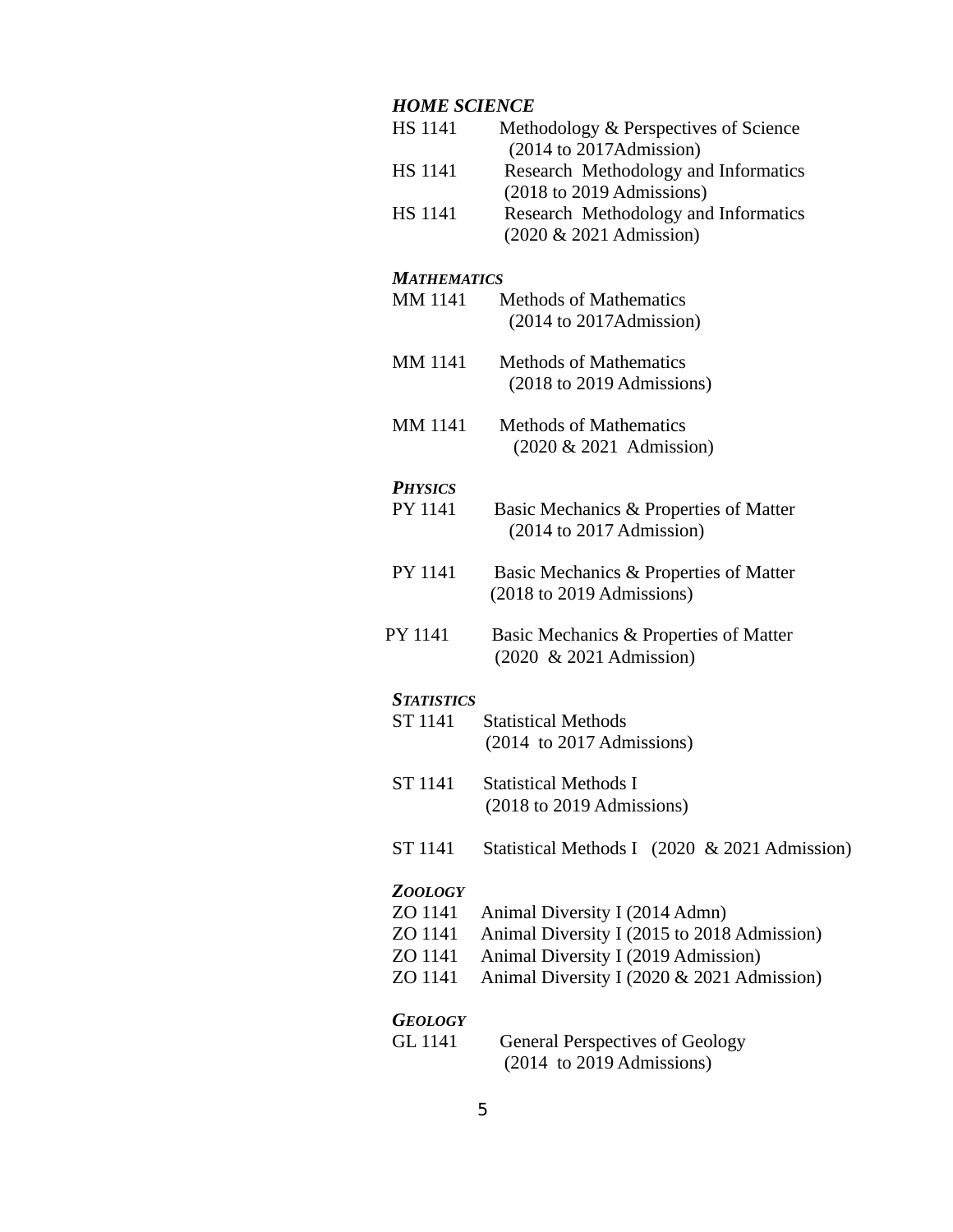|        |            | GL 1141                                 | <b>General Perspectives of Geology</b><br>(2020 & 2021 Admission)                              |
|--------|------------|-----------------------------------------|------------------------------------------------------------------------------------------------|
|        |            | <b>PSYCHOLOGY</b>                       |                                                                                                |
|        |            | PG 1141                                 | Foundations & Methods of Psychology<br>(2014 to 2016 Admn)                                     |
|        |            | PG 1141                                 | Foundations & Methods of Psychology<br>(2017 to 2019 Admissions)                               |
|        |            | PG 1141                                 | Foundations & Methods of Psychology<br>(2020 & 2021 Admission)                                 |
| Friday | 08/07/2022 | <b>Complementary Courses 1 &amp; II</b> |                                                                                                |
|        |            | CH 1131.1/ CH 1131.2                    | Principles of Chemistry<br>(Physics & Geology)<br>$(2014)$ to 2016 Admission)                  |
|        |            | CH 1131.1/ CH 1131.2                    | <b>Theoretical Chemistry</b><br>(Physics & Geology)<br>(2017 to 2019 Admissions)               |
|        |            | CH 1131.1                               | Theoretical & Analytical Chemistry<br>(Physics)<br>(2020 & 2021 Admission)                     |
|        |            | CH 1131.2                               | <b>Theoretical Chemistry (Geology)</b><br>(2020 & 2021 Admission)                              |
|        |            | CH 1131.3/CH 1131.4                     | <b>Theoretical Chemistry</b><br>(Botany, Zoology, Microbiology)<br>$(2014$ to 2016 Admission)  |
|        |            | CH 1131.3/CH 1131.4/ CH 1131.7          | <b>Theoretical Chemistry</b><br>(Botany, Zoology, Microbiology)<br>$(2017$ to 2019 Admissions) |
|        |            | CH 1131.3                               | Analytical and Environmental<br>Chemistry for (Botany)<br>(2020 & 2021Admission)               |
|        |            | CH 1131.4                               | <b>Theoretical Chemistry (Zoology)</b><br>(2020 & 2021 Admission)                              |
|        |            | CH 1131.5/CH 1131.6                     | Inorganic & Analytical Chemistry<br>(Bio-chemistry & Home Science)<br>(2014 to 2016 Admission) |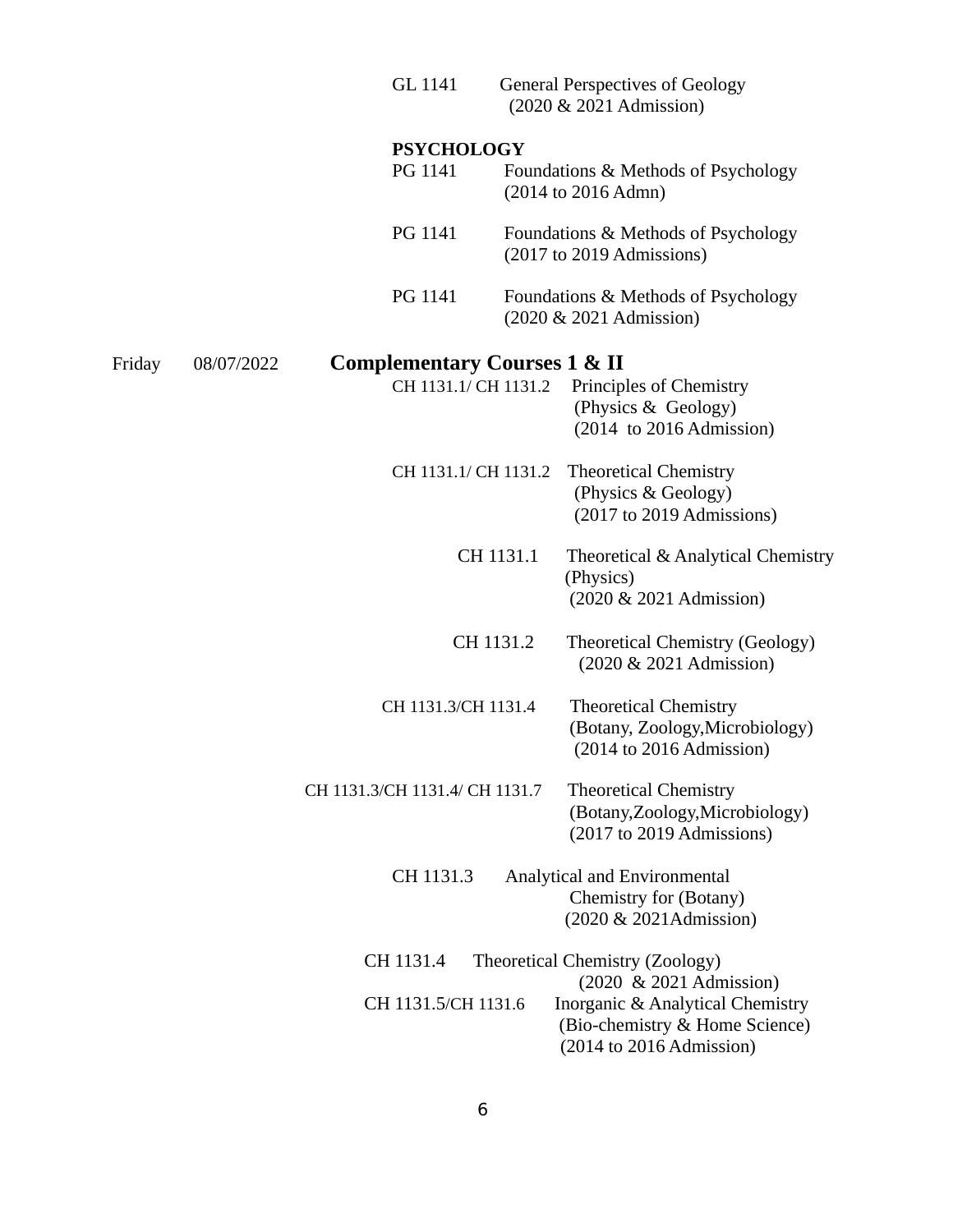| CH 1131.5/CH 1131.6 | Inorganic & Analytical Chemistry<br>(Bio-chemistry & Home Science)<br>(2017 to 2019 Admissions)                          |
|---------------------|--------------------------------------------------------------------------------------------------------------------------|
| CH 1131.5           | Inorganic & Analytical Chemistry<br>(Home Science)<br>(2020 & 2021 Admission)                                            |
| CH 1131.6           | Theoretical Chemistry I (Bio-chemistry)<br>(2020 & 2021Admission)                                                        |
| CH 1131.7           | <b>General Chemistry I (Microbiology)</b><br>(2020 & 2021Admission)                                                      |
| GL 1131             | Physical Geology (Geography)<br>$(2014 \text{ to } 2019 \text{ Admissions})$                                             |
| GL 1131             | <b>Physical Geology (Geography)</b><br>(2020 & 2021 Admission)                                                           |
| PY 1131.2           | <b>Rotational Dynamics &amp; Properties</b><br>of Matter<br>(Chemistry & Polymer Chemistry)<br>(2014 to 2017 Admissions) |
| PY 1131.2           | <b>Rotational Dynamics &amp; Properties</b><br>of Matter (Chemistry)<br>(2018 to 2019 Admissions)                        |
| PY 1131.2           | <b>Rotational Dynamics &amp; Properties</b><br>of Matter (Chemistry)<br>(2020 & 2021Admission)                           |
| PY 1131.7           | <b>Mechanics and Fluid Dynamics</b><br>(Polymer Chemistry)<br>(2018 to 2019 Admissions)                                  |
| PY 1131.7           | <b>Mechanics and Fluid Dynamics</b><br>(Polymer Chemistry)<br>(2020 & 2021 Admission)                                    |
| ST 1131.1           | Descriptive Statistics & Introduction to<br>Probability (for mathematics)<br>$(2014)$ to 2017 Admission)                 |
| ST 1131.1           | <b>Descriptive Statistics (For Mathematics)</b><br>(2018 to 2019 Admissions)                                             |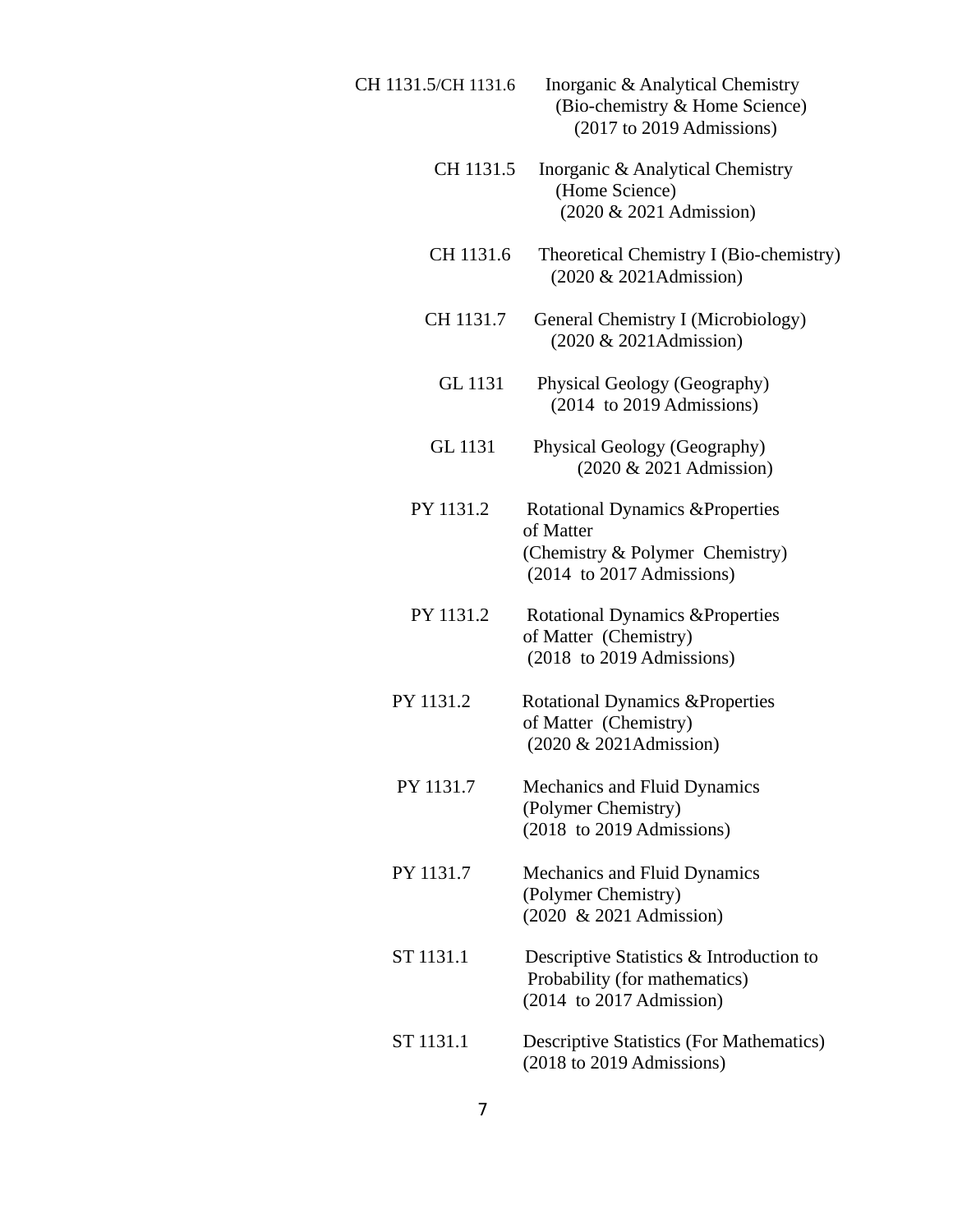|        |            | ST 1131.1 | <b>Descriptive Statistics (For Mathematics)</b><br>(2020 & 2021 Admission)                                                                    |
|--------|------------|-----------|-----------------------------------------------------------------------------------------------------------------------------------------------|
|        |            | MM 1131.4 | Mathematics I-Theory of Equations,<br>Infinite Series & Analytic Geometry<br>(for Statistics)<br>$(2014 \text{ to } 2017 \text{ Admissions})$ |
|        |            | MM 1131.4 | <b>Mathematics I Basic Calculus for</b><br><b>Statistics (for Statistics)</b><br>(2018 to 2019 Admissions)                                    |
|        |            | MM 1131.4 | <b>Mathematics I Basic Calculus for</b><br>Statistics (for Statistics) (2020 Admission)                                                       |
|        |            | MM 1131.4 | Mathematics I Differential Calculus for<br>Statistics (for Statistics) (2021 Admission)                                                       |
|        |            | ZO 1131.2 | Brain & Behaviour (Psychology)<br>$(2014)$ to 2018 Admission)                                                                                 |
|        |            | ZO 1131.2 | Brain & Behaviour (Psychology)<br>(2019 Admission)                                                                                            |
|        |            | ZO 1131.2 | Brain & Behaviour (Psychology)<br>(2020 & 2021 Admission)                                                                                     |
| Monday | 11/07/2022 | PY 1131.5 | Mechanics & Properties of Matter<br>(Home Science)<br>$(2014 \text{ to } 2017 \text{ Admissions})$                                            |
|        |            | PY 1131.5 | Mechanics & Properties of Matter<br>(Home Science)<br>(2018 to 2019 Admissions)                                                               |
|        |            | PY 1131.5 | Mechanics & Properties of Matter<br>(Home Science) (2020 & 2021 Admission)                                                                    |
|        |            | MM 1131.3 | Mathematics I Differentiation &<br>Theory of Equations (for Geology)<br>(2014 to 2017 Admissions)                                             |
|        |            | MM 1131.3 | Mathematics I – Algebra, Geometry and<br><b>Trigonometry (for Geology)</b><br>(2018 to 2019 Admissions)                                       |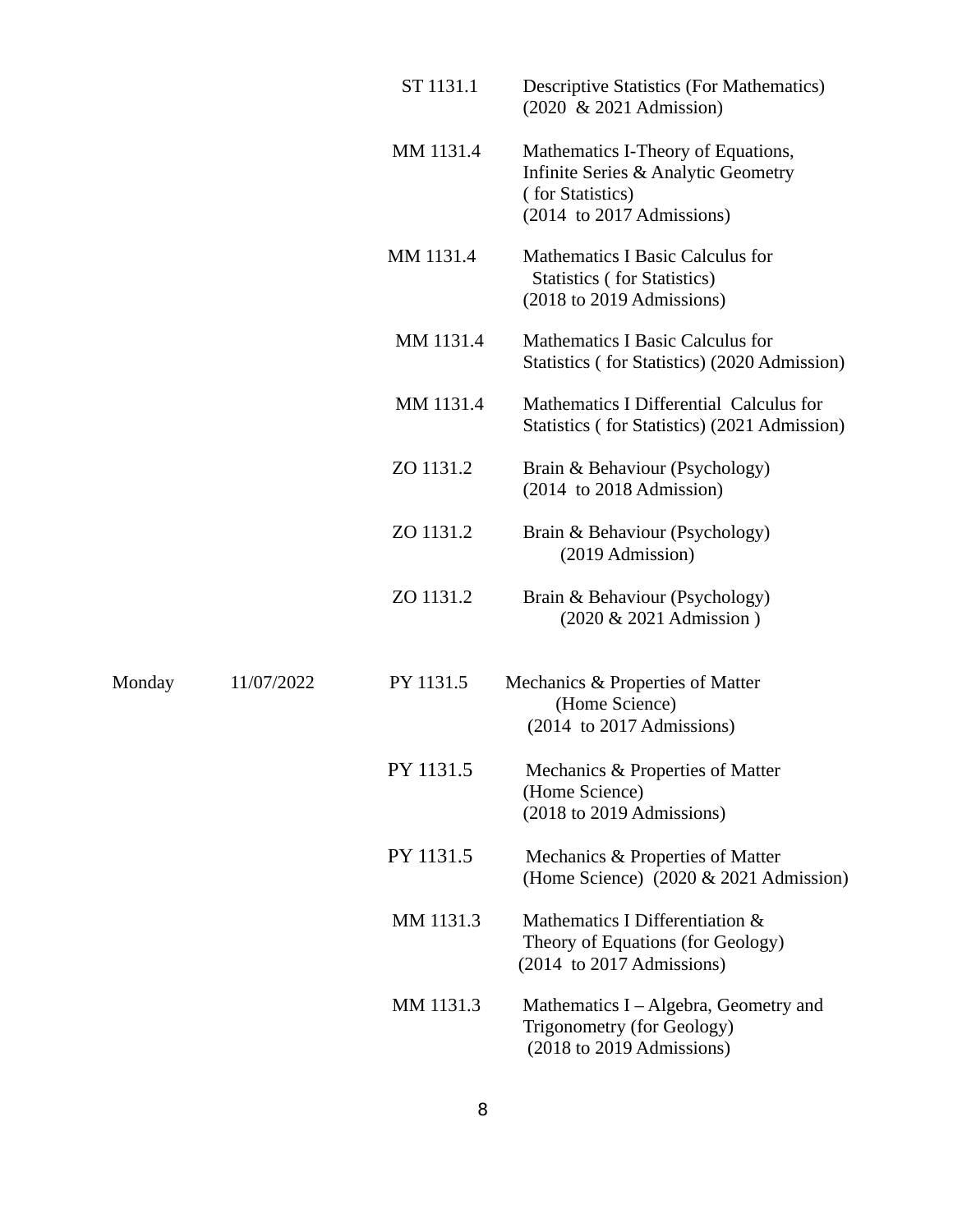|           |            | MM 1131.3      | Mathematics I – Algebra, Geometry and<br><b>Trigonometry (for Geology)</b><br>(2020 & 2021 Admission)                       |
|-----------|------------|----------------|-----------------------------------------------------------------------------------------------------------------------------|
|           |            | EL 1131        | Electronics I (Physics)<br>$(2014 \text{ to } 2017 \text{Admissions})$                                                      |
|           |            | EL 1131        | Electronics I (Physics)<br>(2018 to 2019 Admissions)                                                                        |
|           |            | EL 1131        | Electronics I (Physics)<br>(2020 & 2021 Admission)                                                                          |
|           |            | ST 1131.3      | <b>Descriptive Statistics (For Geography)</b><br>$(2014)$ to 2016 Admission)                                                |
|           |            | ST 1131.3      | <b>Descriptive Statistics (For Geography)</b><br>$(2017$ to 2019 Admission)                                                 |
|           |            | ST 1131.3      | <b>Descriptive Statistics (For Geography)</b><br>(2020 & 2021 Admission)                                                    |
|           |            | PY 1131.3      | Mechanics & Properties of Matter<br>(Statistics)<br>(2014 to 2017 Admissions)                                               |
|           |            | PY 1131.3      | Mechanics & Properties of Matter<br>(Statistics) (2018 to 2019 Admissions)                                                  |
|           |            | PY 1131.3      | Mechanics & Properties of Matter<br>(2020 & 2021 Admission)                                                                 |
|           |            | <b>BC</b> 1131 | Biophysical Chemistry (Botany, Zoology)<br>$(2014 \text{ to } 2019 \text{ Admissions})$                                     |
|           |            | <b>BC</b> 1131 | Biophysical Chemistry (Botany, Zoology)<br>(2020 & 2021 Admission)                                                          |
| Wednesday | 13/07/2022 | ZO 1131.1      | <b>Animal Diversity I</b><br>(Home Science, Botany & Bio-Chemistry)                                                         |
|           |            | ZO 1131.1      | (2014 Admission)<br><b>Animal Diversity I</b><br>(Home Science, Botany & Bio-Chemistry)                                     |
|           |            | ZO 1131.1      | (2015 to 2019 Admissions)<br><b>Animal Diversity I</b><br>(Home Science, Botany & Bio-Chemistry)<br>(2020 & 2021 Admission) |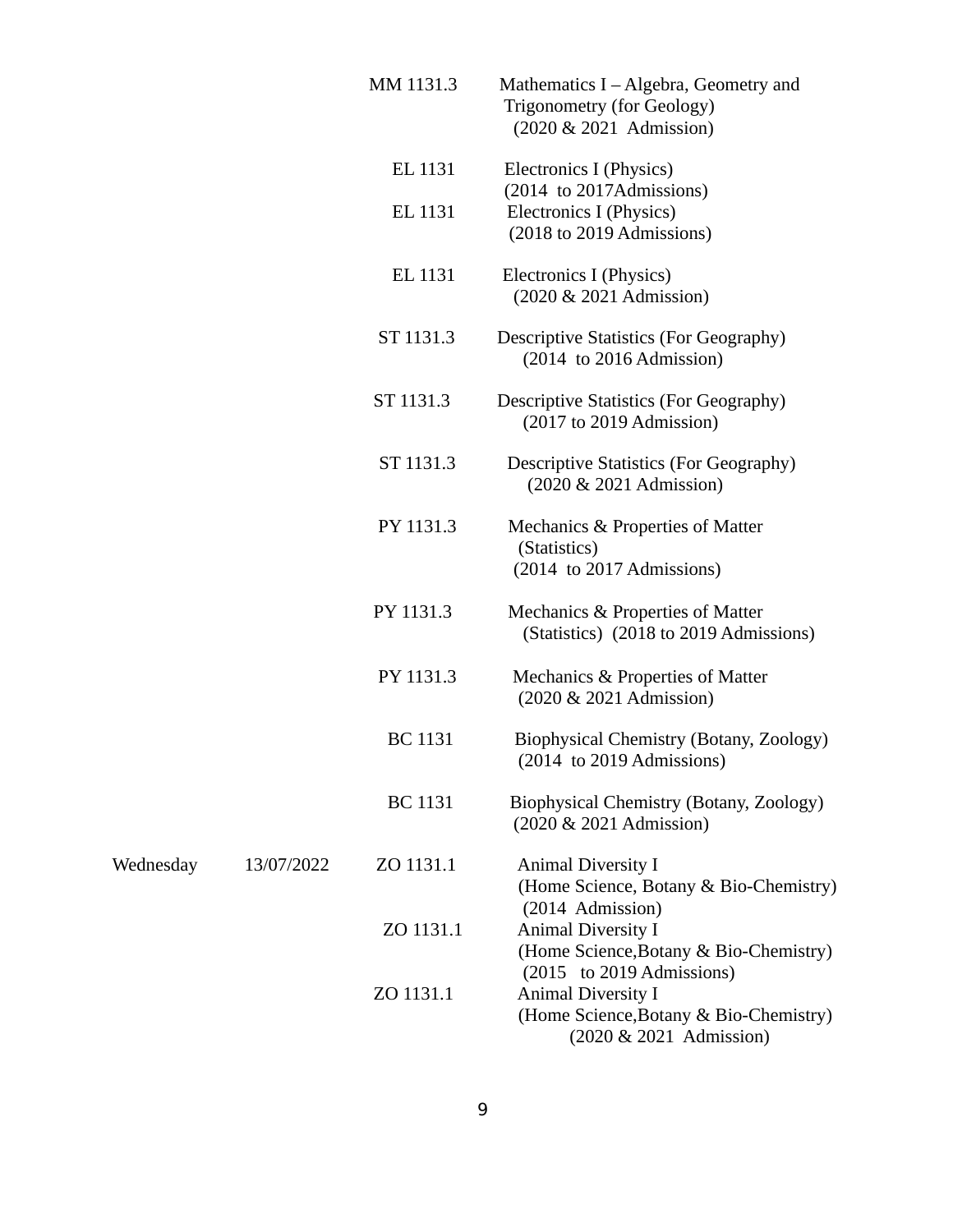| PY 1131.1 | Mechanics & Properties of Matter<br>(Mathematics)<br>(2014 to 2017 Admissions)                                 |
|-----------|----------------------------------------------------------------------------------------------------------------|
| PY 1131.1 | Mechanics & Properties of Matter<br>(Mathematics)                                                              |
| PY 1131.1 | (2018 to 2019 Admissions)<br>Mechanics & Properties of Matter<br>(Mathematics) (2020 & 2021Admission)          |
| PY 1131.4 | Mechanics & Properties of Matter<br>(Geology)<br>$(2014$ to $2017$ Admission)                                  |
| PY 1131.4 | Mechanics & Properties of Matter<br>(Geology)<br>(2018 to 2019 Admissions)                                     |
| PY 1131.4 | Mechanics & Properties of Matter<br>(Geology) (2020 & 2021 Admission)                                          |
| MM 1131.1 | Mathematics I Differentiation & Analytic<br>Geometry(for Physics)<br>(2014 to 2017 Admissions)                 |
| MM 1131.1 | Mathematics I Calculus with<br>Applications in Physics I (for Physics)<br>(2018 to 2019 Admissions)            |
| MM 1131.1 | Mathematics I Calculus with<br>Applications in Physics I (for Physics)<br>(2020 Admission)                     |
| MM 1131.1 | Mathematics I Calculus and sequences<br>and series (for Physics)<br>(2021 Admission)                           |
| ST 1131.5 | <b>Statistical Methods for Psychology I</b><br>(for Psychology)<br>$(2014 \text{ to } 2016 \text{ Admission})$ |
| ST 1131.5 | <b>Statistical Methods for Psychology I</b><br>(for Psychology)<br>(2017 to 2019 Admissions)                   |
| ST 1131.5 | <b>Statistical Methods for Psychology I</b><br>(for Psychology)<br>(2020 & 2021 Admission)                     |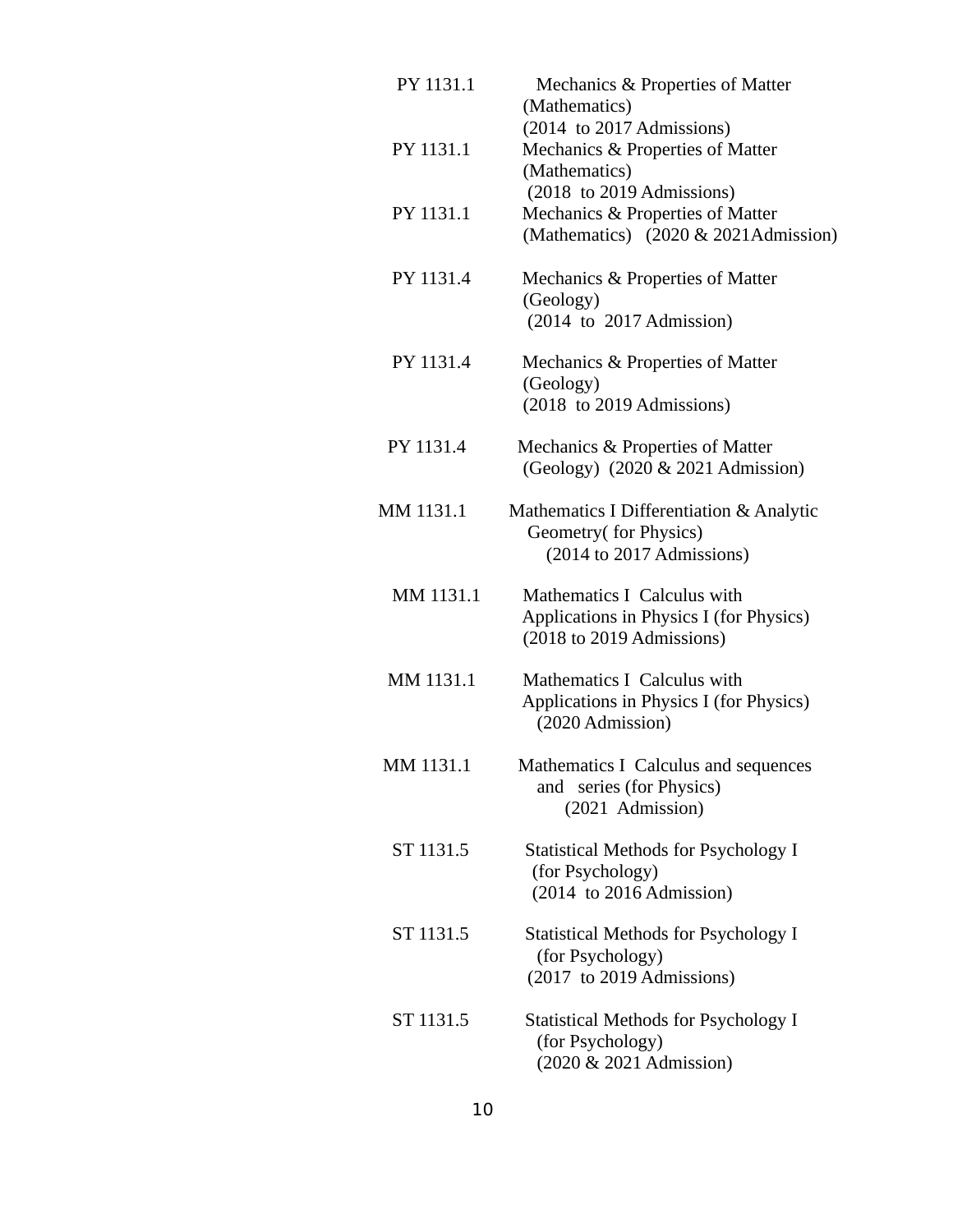| Friday | 15/07/2022 | ST 1131.2               | <b>Descriptive Statistics (for Physics)</b><br>$(2014 \text{ to } 2016 \text{ Admission})$                                                   |
|--------|------------|-------------------------|----------------------------------------------------------------------------------------------------------------------------------------------|
|        |            | ST 1131.2               | <b>Descriptive Statistics (for Physics)</b><br>(2017to 2019 Admissions)                                                                      |
|        |            | ST 1131.2               | <b>Descriptive Statistics (for Physics)</b><br>(2020 & 2021 Admission)                                                                       |
|        |            | MM 1131.2               | Mathematics I Differentiation & Matrices I<br>(for Chemistry & Polymer Chemistry)<br>(2014 to 2017 Admission)                                |
|        |            | MM 1131.2               | Mathematics I Calculus with<br>Applications in Chemistry I<br>(for Chemistry & Polymer Chemistry)<br>(2018 to 2019 Admissions)               |
|        |            | MM 1131.2               | Mathematics I Calculus with<br>Applications in Chemistry I<br>(for Chemistry& Polymer Chemistry)<br>(2020 Admission)                         |
|        |            | MM 1131.2               | Mathematics I Differential Calculus and<br>Sequences and Series (for Chemistry &<br>Polymer Chemistry) (2021 Admission)                      |
|        |            | CS 1131.2/<br>CS 1131.3 | Introduction to Information Technology<br>(Mathematics, Statistics)<br>$(2014$ to 2015 Admission)                                            |
|        |            | CS 1131.3/CS 1131.2     | Introduction to IT<br>(Mathematics, Statistics)<br>(2016 to 2019 Admissions)                                                                 |
|        |            | CS 1131.3/CS 1131.2     | Introduction to IT<br>(Mathematics, Statistics)<br>(2020 & 2021 Admission)                                                                   |
|        |            | <b>BO 1131</b>          | Micro techniques, Angiosperm Anatomy<br>and Reproductive Botany<br>(for Home Science, Zoology, Bio-Chemistry)<br>$(2014)$ to 2018 Admission) |